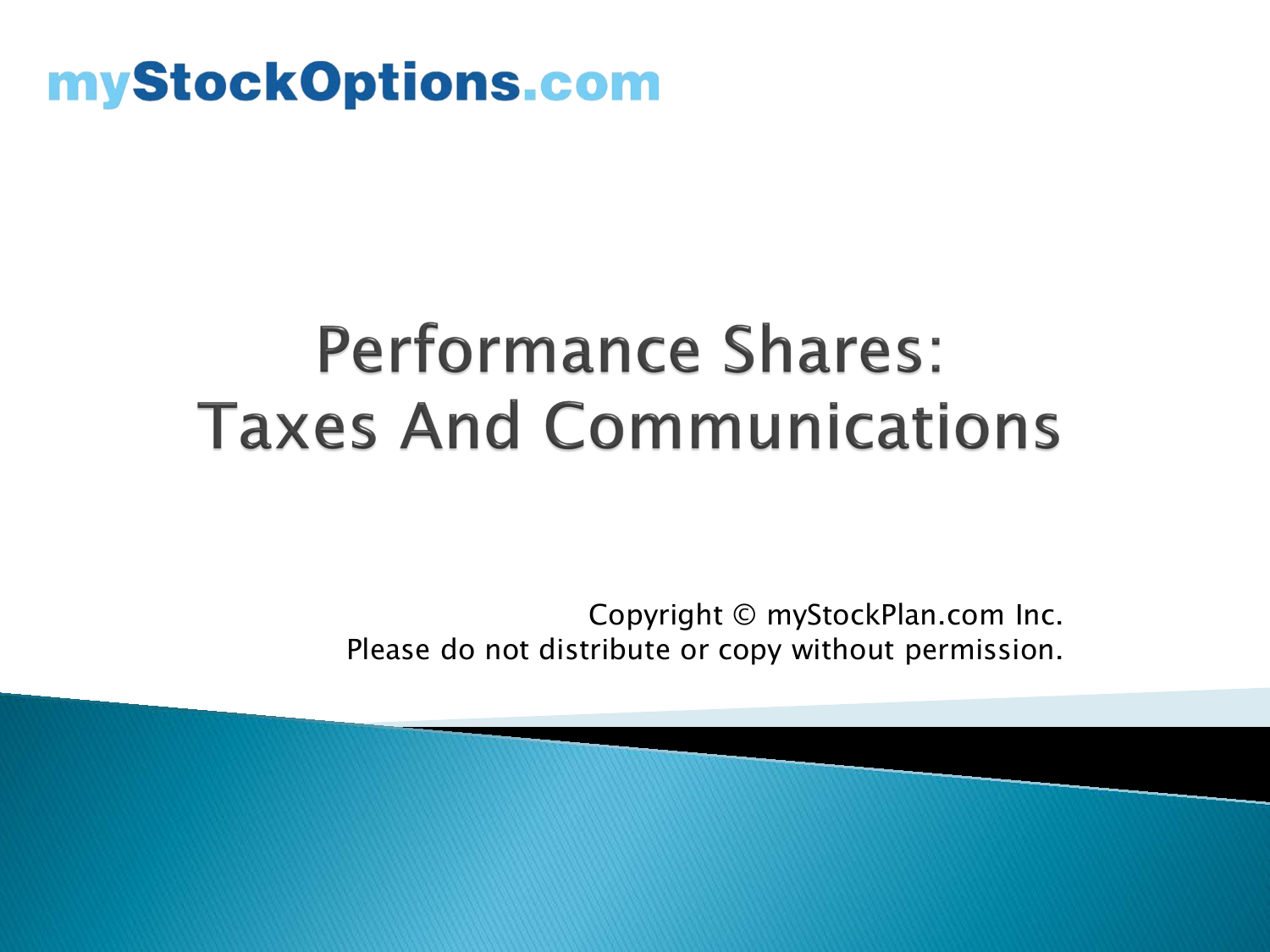### Tax basics of performance shares

- Like [restricted stock/RSUs](https://www.mystockoptions.com/articles/index.cfm/secID/FA09D413-6C8C-42B6-B431BDBA7787D3E8/catID/D554C543-9C2A-48F9-A389E003B3031284), performance shares do not result in taxable income at grant.
- Ordinary income is recognized when specified targets are reached, and shares (or cash) are then either released or delivered. Depending on the structure of the grant, this may be in the tax year (e.g. in the first quarter) *after* the end of the performance period.
- Compensation amount is the fair market value (FMV) of the stock at vesting or payout multiplied by the number of shares received.
- Reported on W-2. Standard flat withholding rate for [supplemental income.](https://www.mystockoptions.com/faq/index.cfm/catID/D554C543-9C2A-48F9-A389E003B3031284/ObjectID/17AAC844-5935-4EB6-AF9EB612AA30AE1C)
- Share surrender/net share settlement. IRS tax deposit rules.

<u> The Communication of the Communication of the Communication of the Communication of the Communication of the Communication of the Communication of the Communication of the Communication of the Communication of the Commun</u>

- **Capital gains income for any amount over**  $W-2$  **income (tax basis).**
- The tax reporting for performance share units is identical when the shares are delivered at vesting.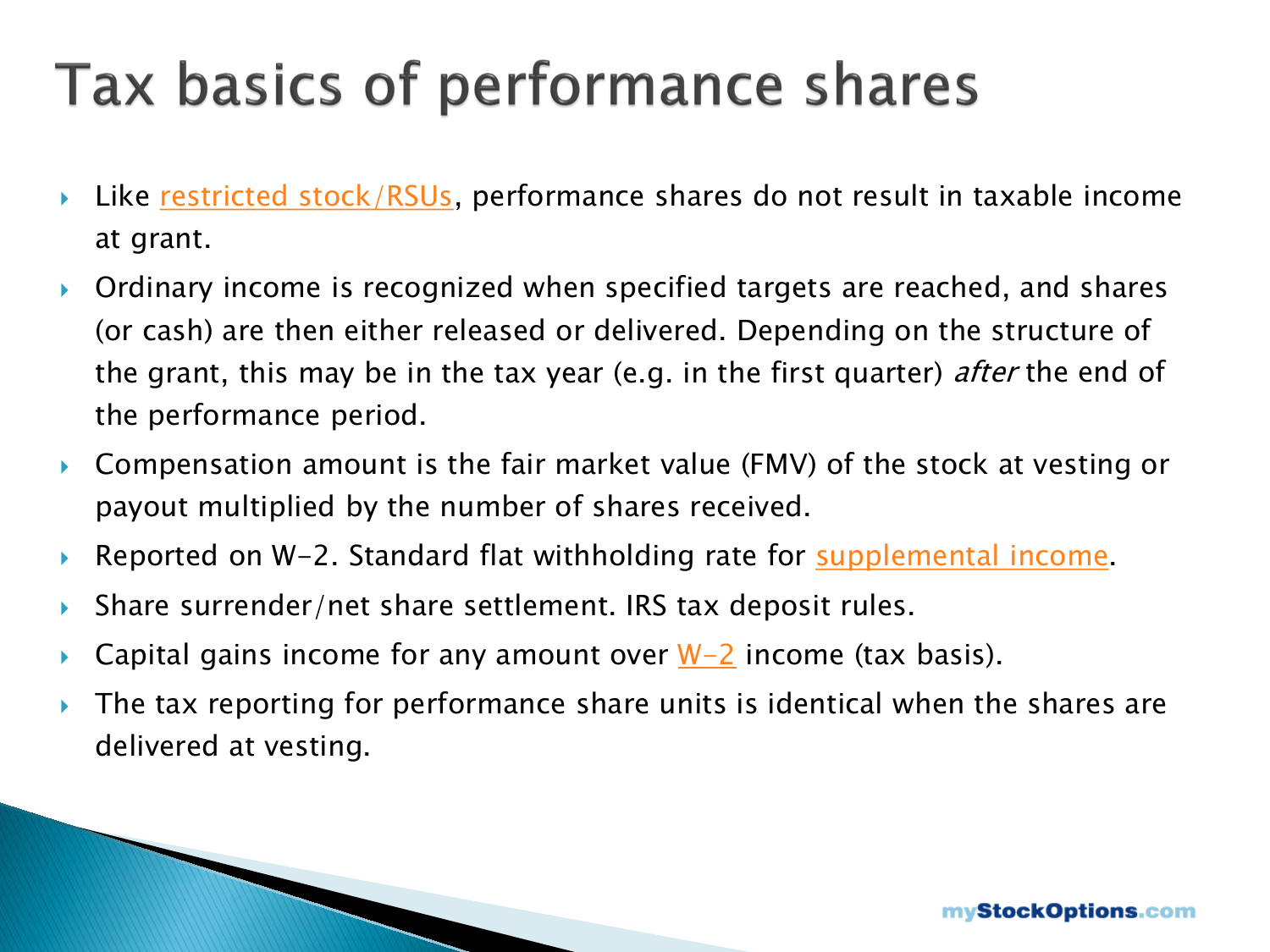## Example of tax-return reporting

Example: 2,000 shares of performance stock vested on August 12 (company fiscal year-end June 30), when the company certified that it reached specified targets and the shares were released.

- The market price was \$35 per share (\$70,000 total).
- More than one year later, the stock is sold at \$40 per share, minus commissions and fees of \$500.
- ▶ This results in \$79,500 net sales proceeds.
- Cost basis (value at vesting) is \$70,000 (*NOT \$0, though* employees may think so because \$0 was paid for the stock). Form 8949 and Schedule D show a long-term capital gain of \$9,500 (\$79,500 – \$70,000). For the reporting rules, see the [Tax Center.](https://www.mystockoptions.com/articles/index.cfm/secID/99AFD8C4-251C-48C6-B473345C32C5D08B)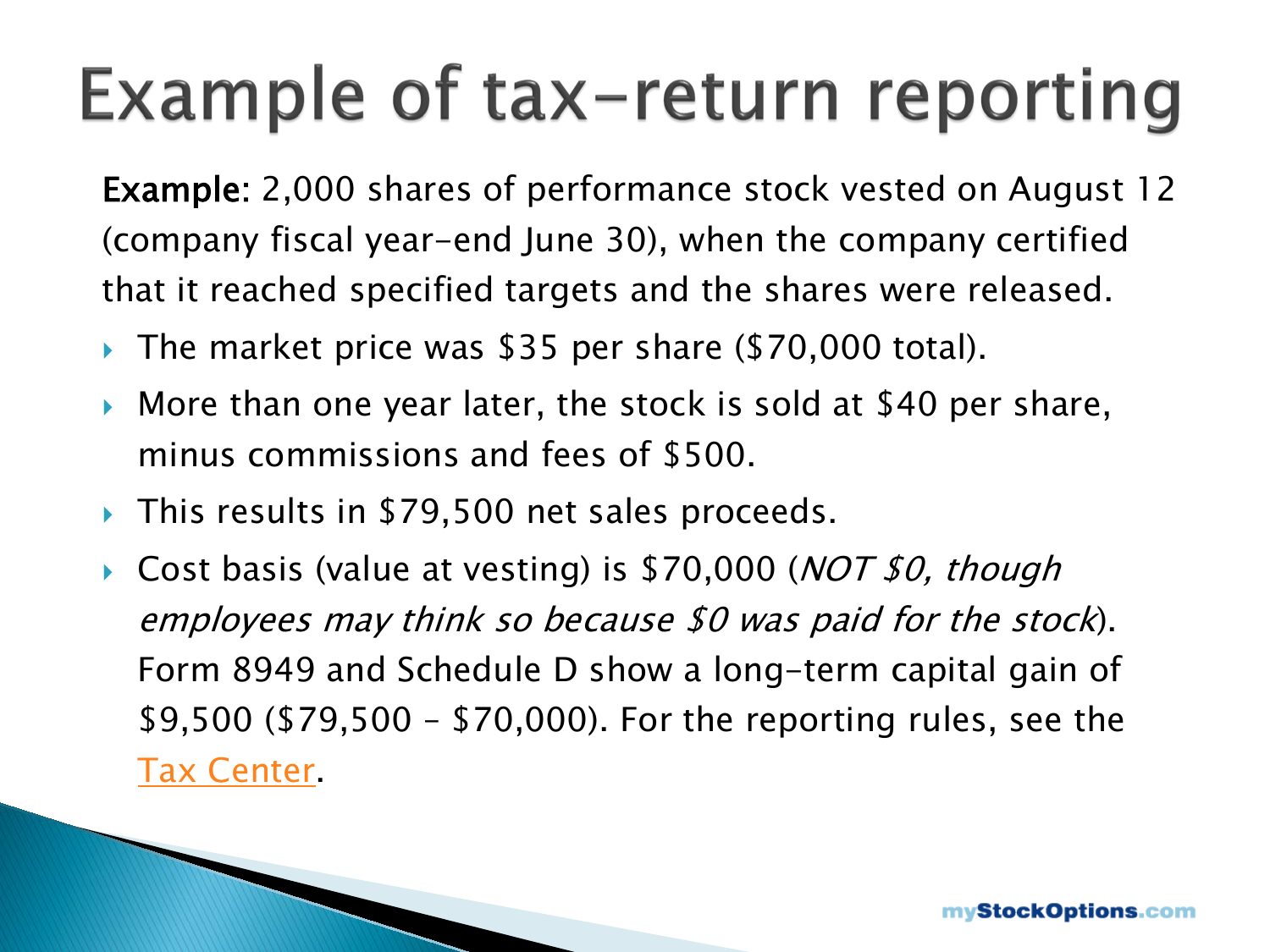8949

#### **Sales and Other Dispositions of Capital Assets**

Information about Form 8949 and its separate instructions is at www.irs.gov/form8949.

File with your Schedule D to list your transactions for lines 1b, 2, 3, 8b, 9, and 10 of Schedule D.

Department of the Treasury Internal Revenue Service Name(s) shown on return

Social security number or taxpayer identification number

Vou ronart those totals an Cabadula D.

OMB No. 1545-0074

Sequence No. 12A

Attachment

16

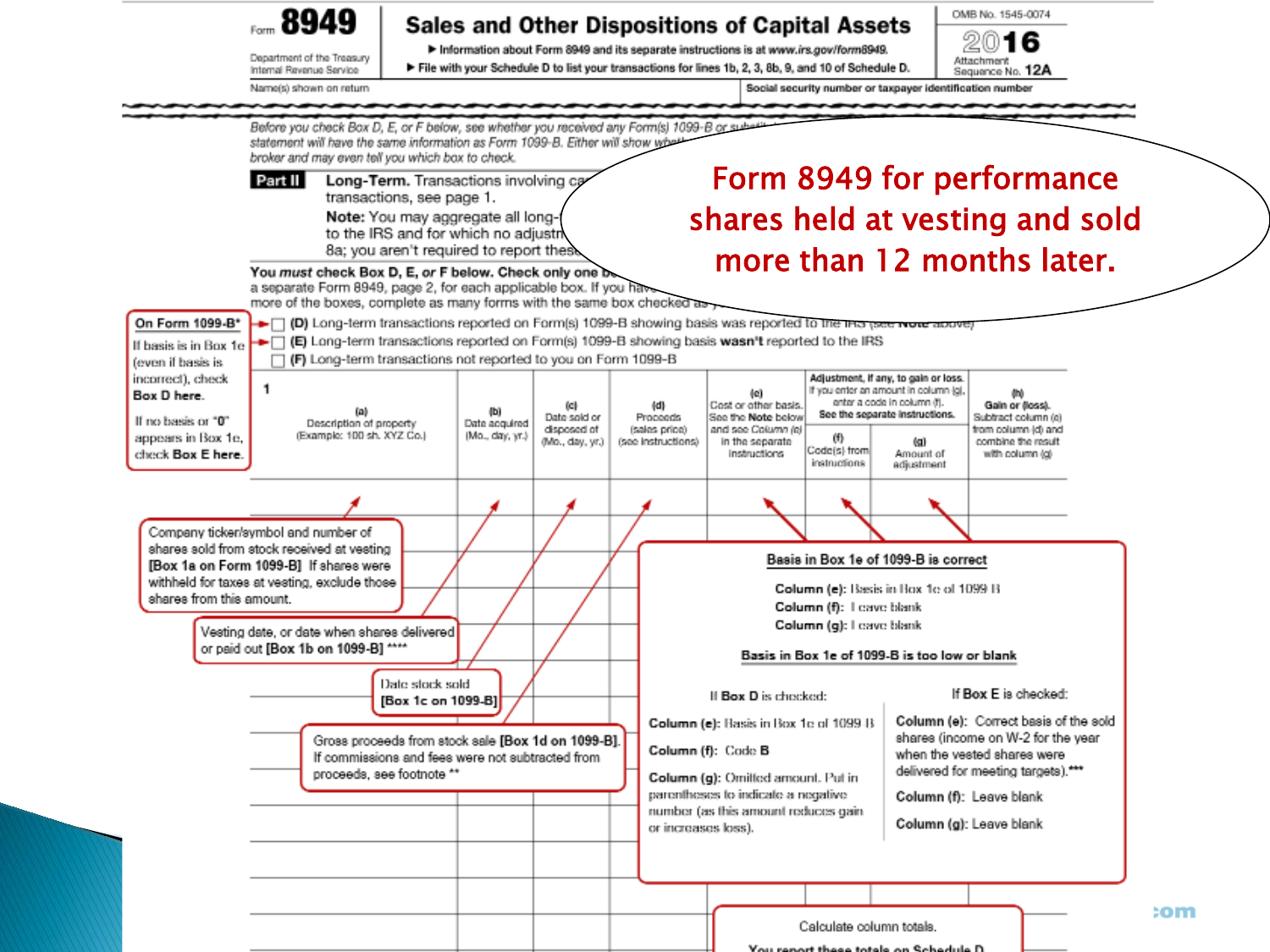### Delay after end of performance cycle

- Taxable ordinary income may not occur in the year during which the performance cycle ends.
- $\blacktriangleright$  How long after the cycle ends does company know whether goal was reached?
- While this delay/period for official measurement is not always explicitly stated in the plan or grant agreement, companies usually require a brief interval.
- Need to determine whether the goal was met *and* then to handle administrative details in the delivery or vesting of shares.
- ▶ Look at your plan documents for language related to this delay between the end of the performance cycle and the time of measurement. You may need to add provision in future grants or discuss this timing with individuals receiving grants.

and the contract of the contract of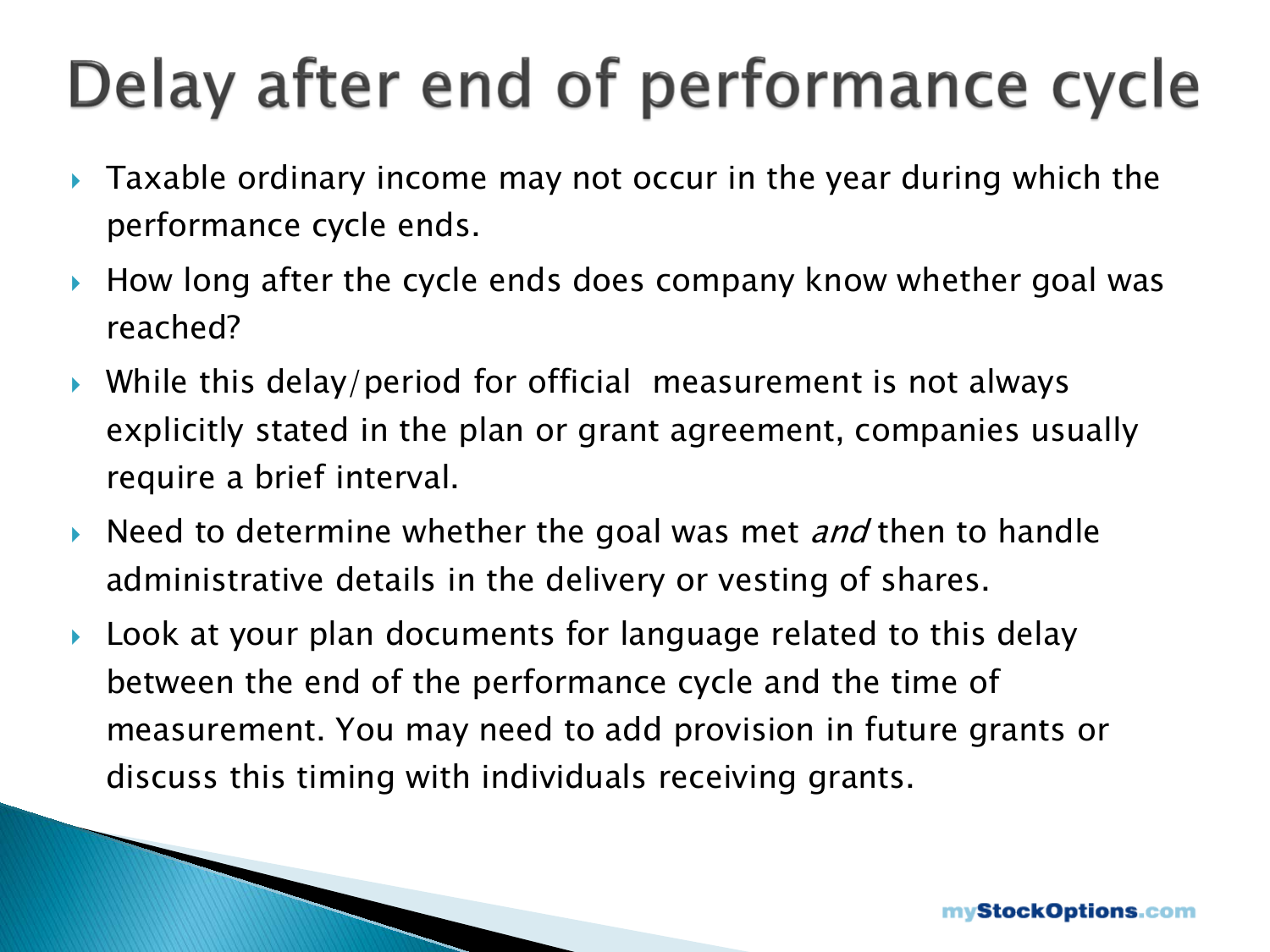### Samples of grant agreement language

- $\blacktriangleright$  1. The shares are payable 60 days after the end of the performance period, based on the Compensation Committee's assessment of the extent to which the performance goals were achieved.
- ▶ 2. The Units will vest (if at all) on each Vesting Date (as defined below) beginning in the \_\_\_\_\_\_\_\_ quarter of \_\_\_\_ and ending on the Vesting Date for the \_\_\_\_\_\_\_\_\_\_ quarter of \_\_\_\_ provided some or all of the below performance measures ("Performance Measures") are achieved. For purposes of this Agreement, the term "Vesting Date" means the date the Company files its Form 10-Q or 10-K during each fiscal quarter, subject to the achievement of relevant Performance Measures.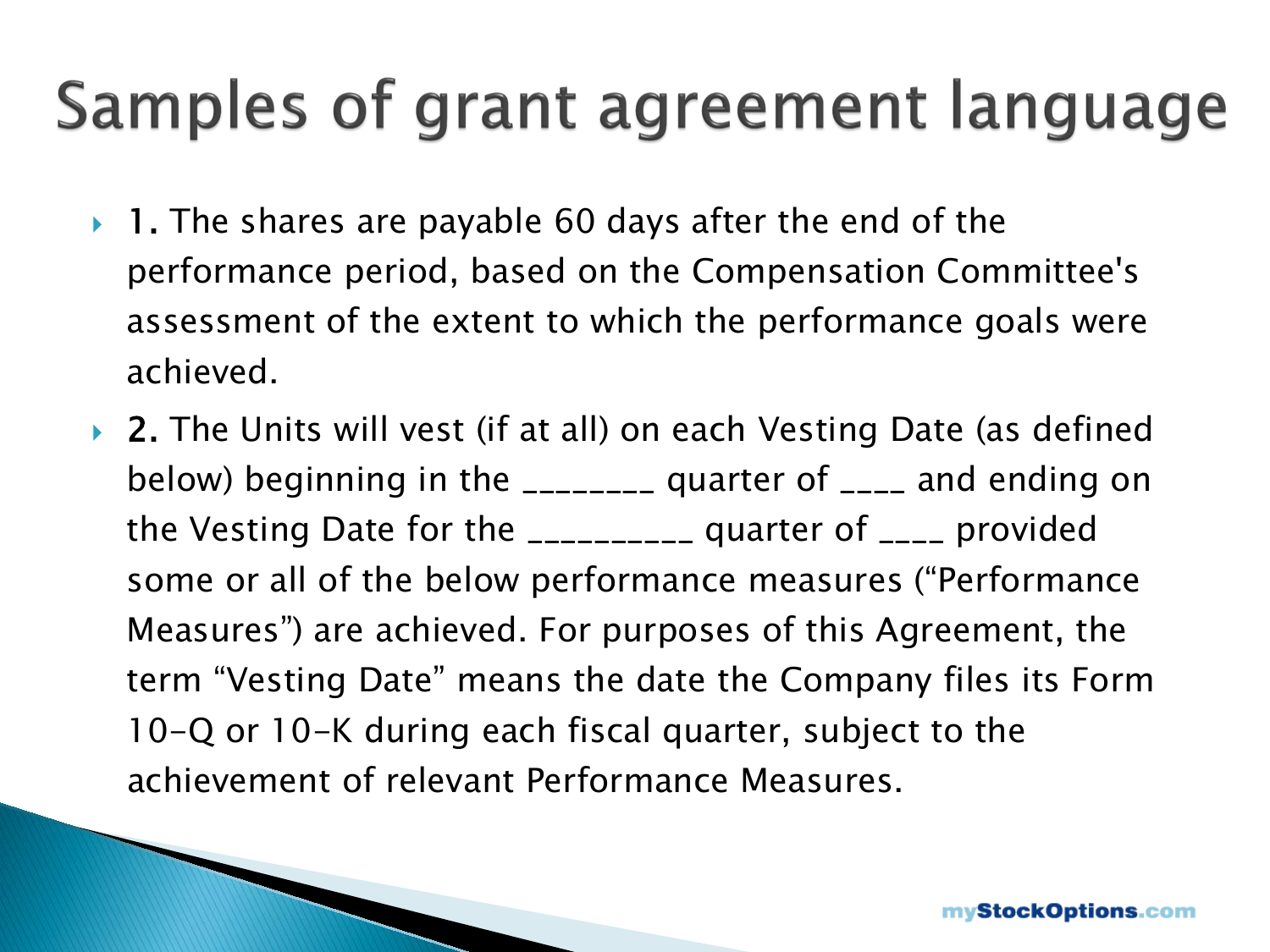# Short-term deferral rule

- Want to avoid tax problems (20% penalty and interest) under the tax code's [Section 409A](https://www.mystockoptions.com/faq/index.cfm/catID/EEB818D6-4D30-473E-9D169E55E88C9174/ObjectID/9C4DD651-9160-4A04-938AD834AA3AFFD3) on deferred compensation. Issues triggered when any difference between the year income is earned and the year it is paid.
- $\rightarrow$  Up to 2½ months after the end of the company's taxable year (usually also end of performance cycle when 12/31), company can deliver shares to fit into this rule.
- An allowable "short-term deferral" up until March 15 to minimize risk of 409A problems.

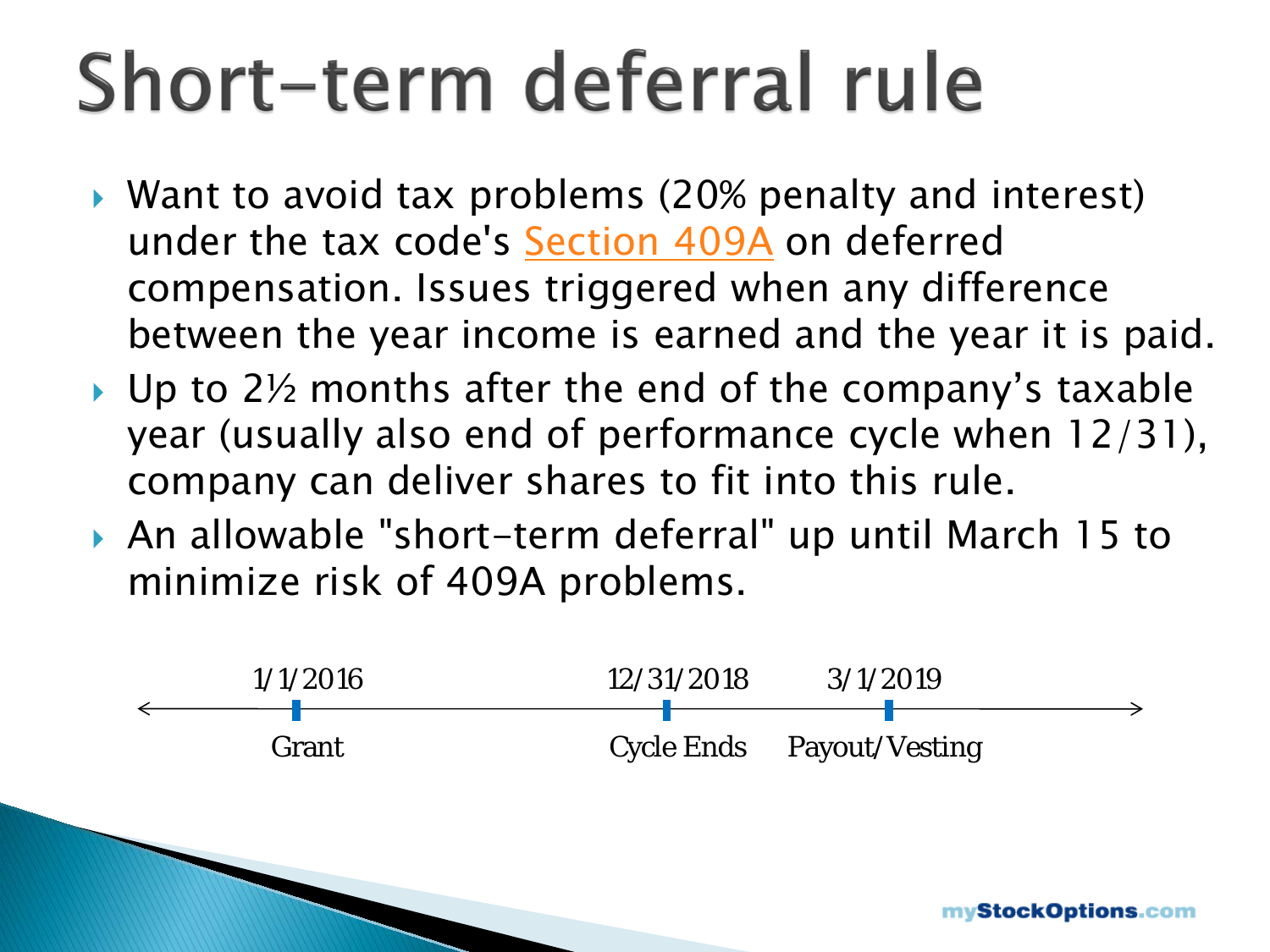### Exception to short-term deferral end date (going beyond March 15)

- ▶ Can you contend that the deferral period ends before company certifies that goal is reached? While there may be some logic to this, it risks triggering 409A penalties.
- "Substantial risk of forfeiture" still applies by adding provision that must be employed through the pay out/vest date.
- Unforeseeably became "administratively impractical" for company.
- ▶ Grant is subject to the \$1 million deduction limit under Code Section 162(m) (and company did not reasonably anticipate the application of Section 162(m) when the bonus award was originally made).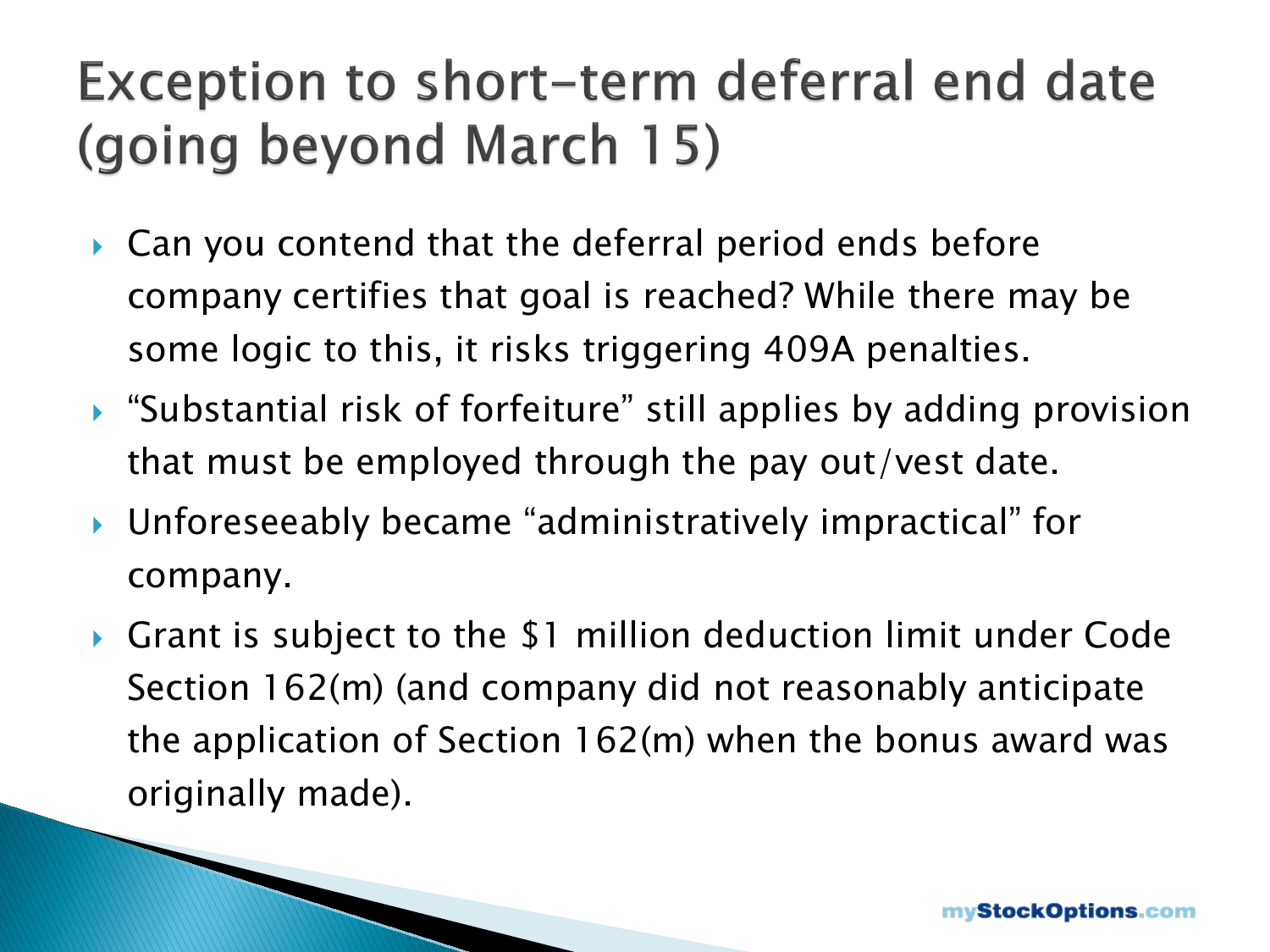# **Deferral election**

- When executive makes proper timely election, the 409A rules allow [deferred delivery](https://www.mystockoptions.com/faq/index.cfm/catID/01EC5AE8-EF49-40D9-B2267007E4FD02C3/ObjectID/5002F501-35A3-4699-896F0D507CC366CE) of the shares and the income until a future year.
- ▶ Income for purposes of employment taxes (e.g. Social Security and Medicare) when the shares are considered to have been earned or vested (when amounts "reasonably ascertainable" and not subject for forfeiture), but ordinary income when the shares are delivered in the future.
- ▶ Companies can collect and report the FICA taxes once per year for everyone under the rule of administrative convenience. See IRS Announcement 85-113 (on reporting and withholding for taxable noncash fringe benefits). Since shares cannot be sold, need method to collect FICA taxes.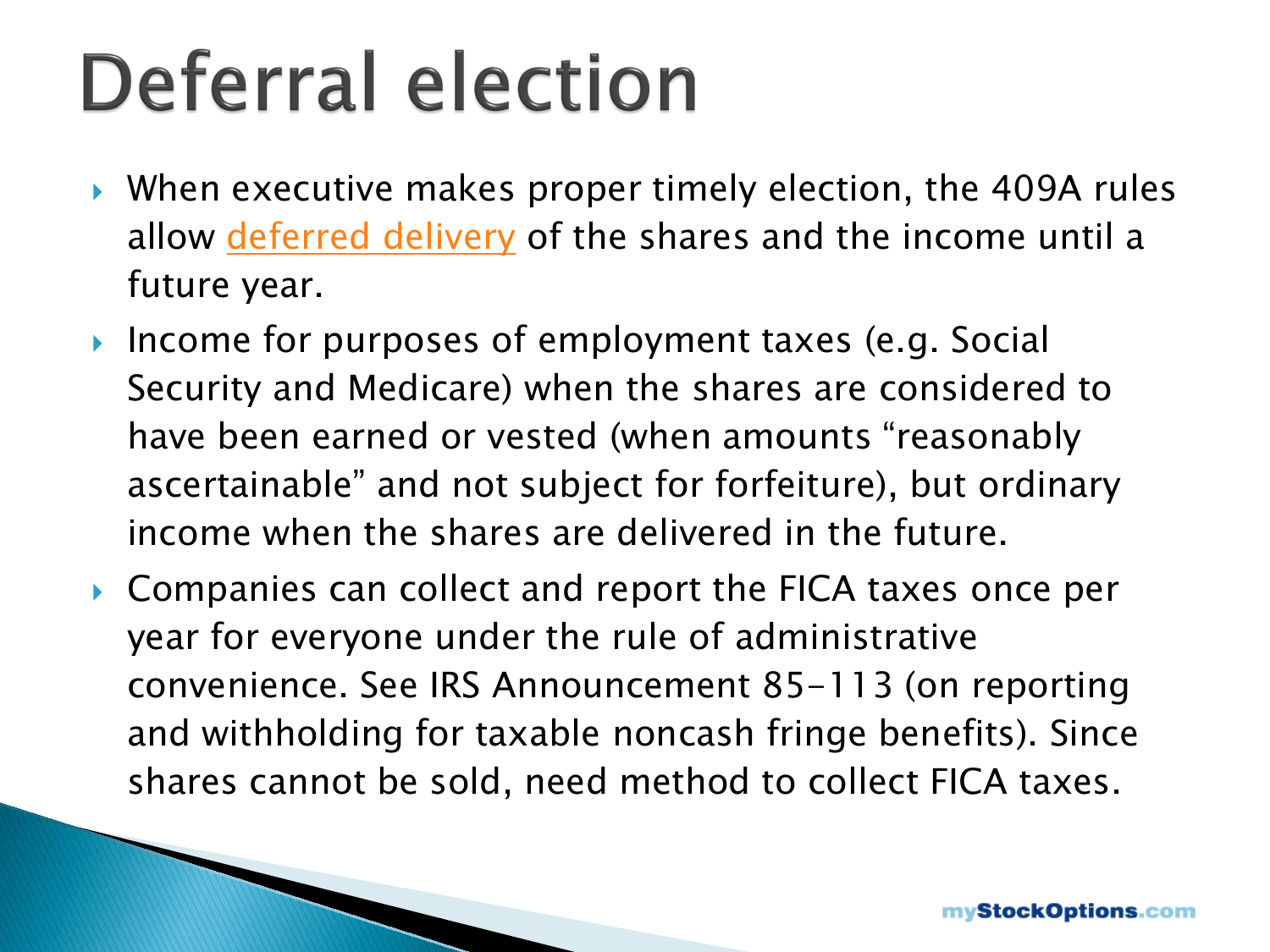# 409A deferral election rules

General rule: The deferral election for new grants must be made within 30 days of the grant and cannot vest for at least 12 months after the election.

Special election rules for performance-based compensation:

- In general, "performance-based" means compensation that is paid only after you reach established "organizational or individual performance criteria" that are not "substantially certain" to be met when the criteria are made. Must be set within 90 days after the start of your performance period.
- ▶ Performance-based compensation can be grants/bonuses that vest/pay out solely from hitting price targets.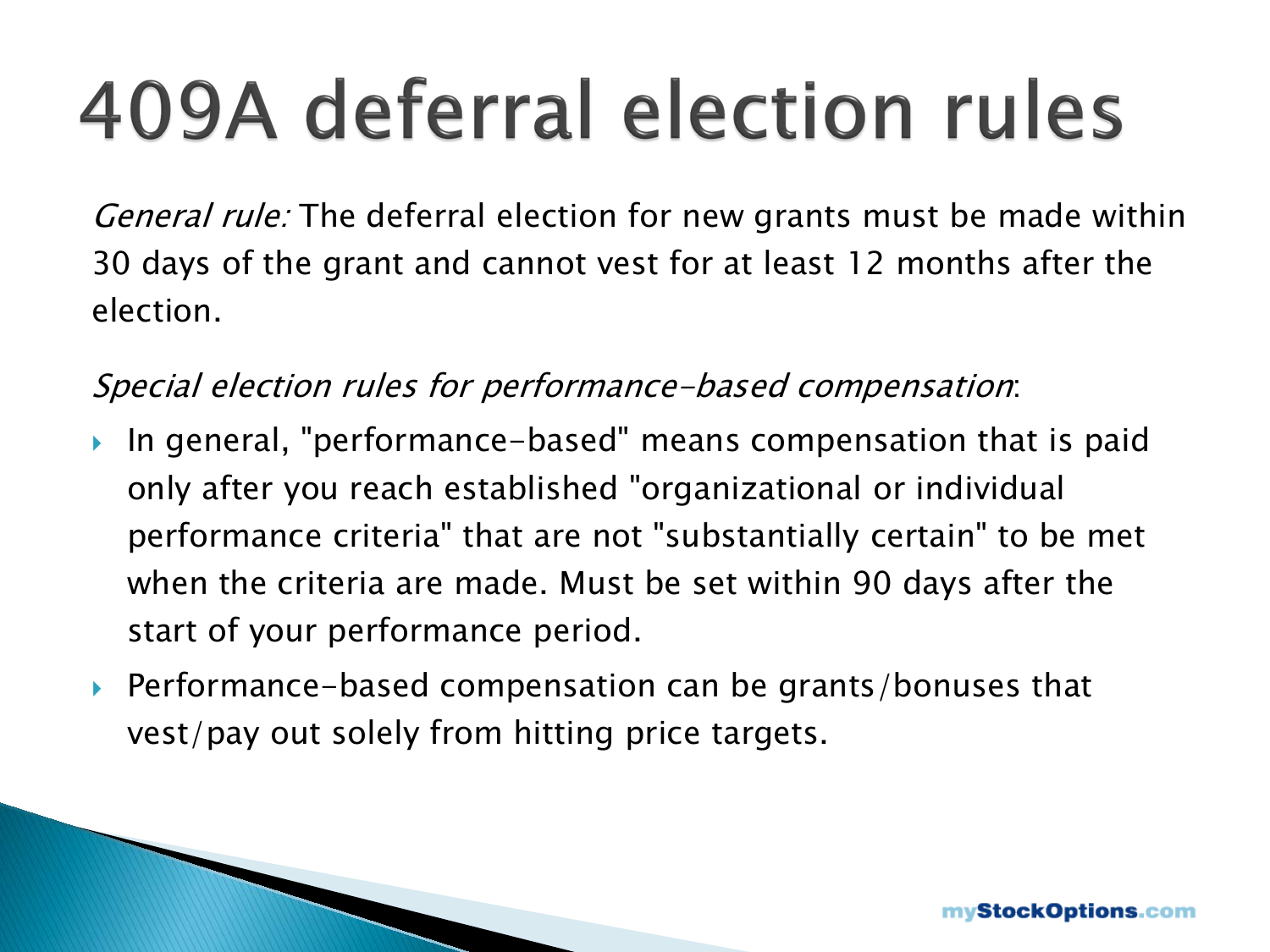# 409A deferral rules

 Election for performance award must be made no later than six months before the scheduled payout if the work takes place over at least 12 months.

Example: June 30 for award with cycle ending Dec. 31. Might be even full year ahead of time if making election at same time as deferring bonus or salary under NQ deferred comp plan.

- The compensation at the time of the election cannot be "readily ascertainable" (i.e., the amount must be unknown and not yet earned), even when the election is made six or more months before the payout.
- A redeferral election for any scheduled payout needs to be made at least 12 months before that date, and the payout must be deferred for at least five years.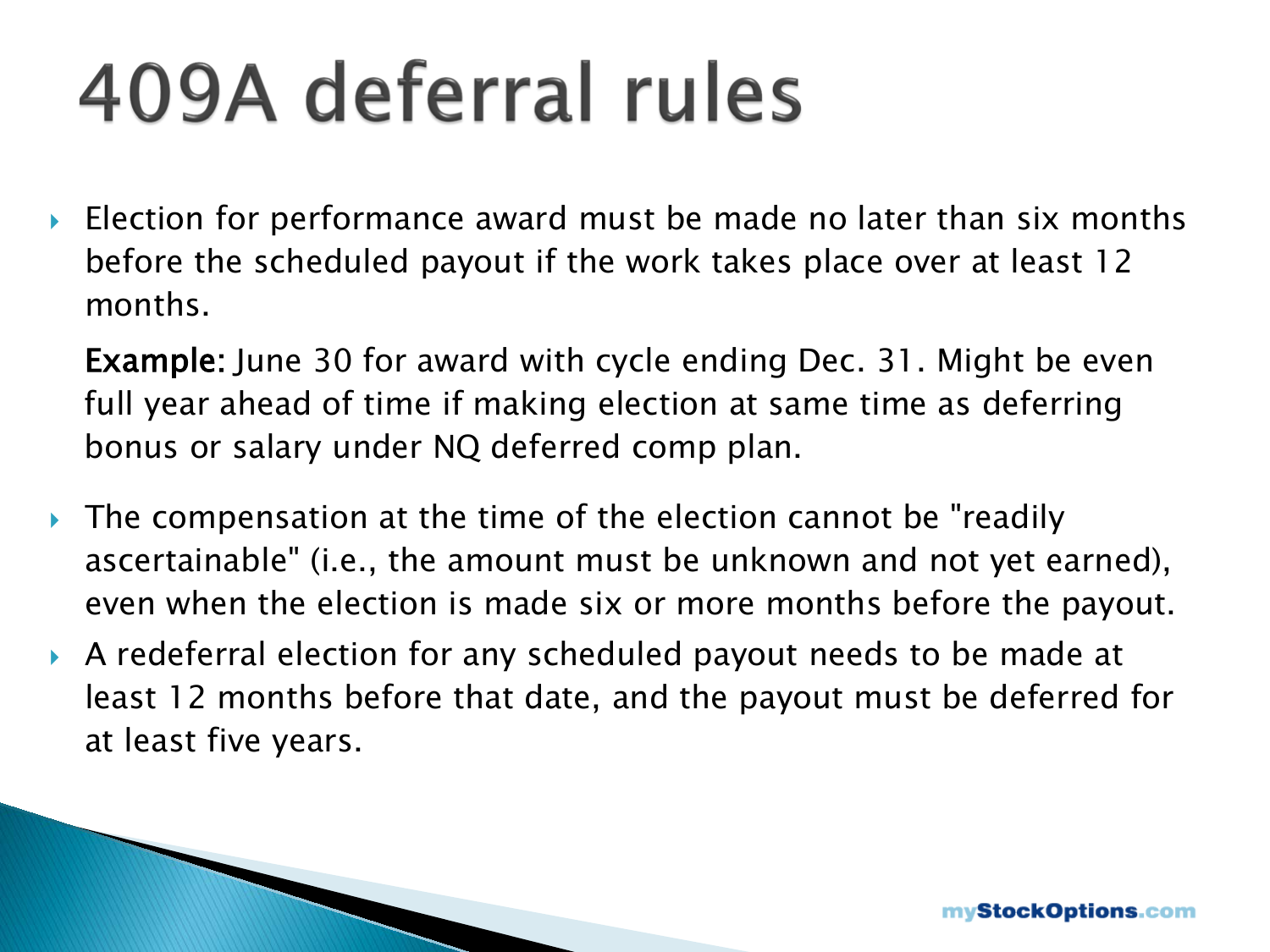## Performance shares: communications and education

### Issues to explain that participants need to understand:

- Goal(s) that trigger the vesting or payout of the award.
- $\blacktriangleright$  How many shares will be received if the goal is reached. Target number of shares and any sliding scale that provides a minimum and maximum number of shares to be paid out according to the actual performance relative to the goal.
- What employee/executive can do to reach this goal. How they can impact reaching the target.
- ▶ Period for measuring whether the goal is reached and the closing date of this period
- Method for monitoring performance towards this goal during the performance period. Any sharing of internal monitoring and accounting.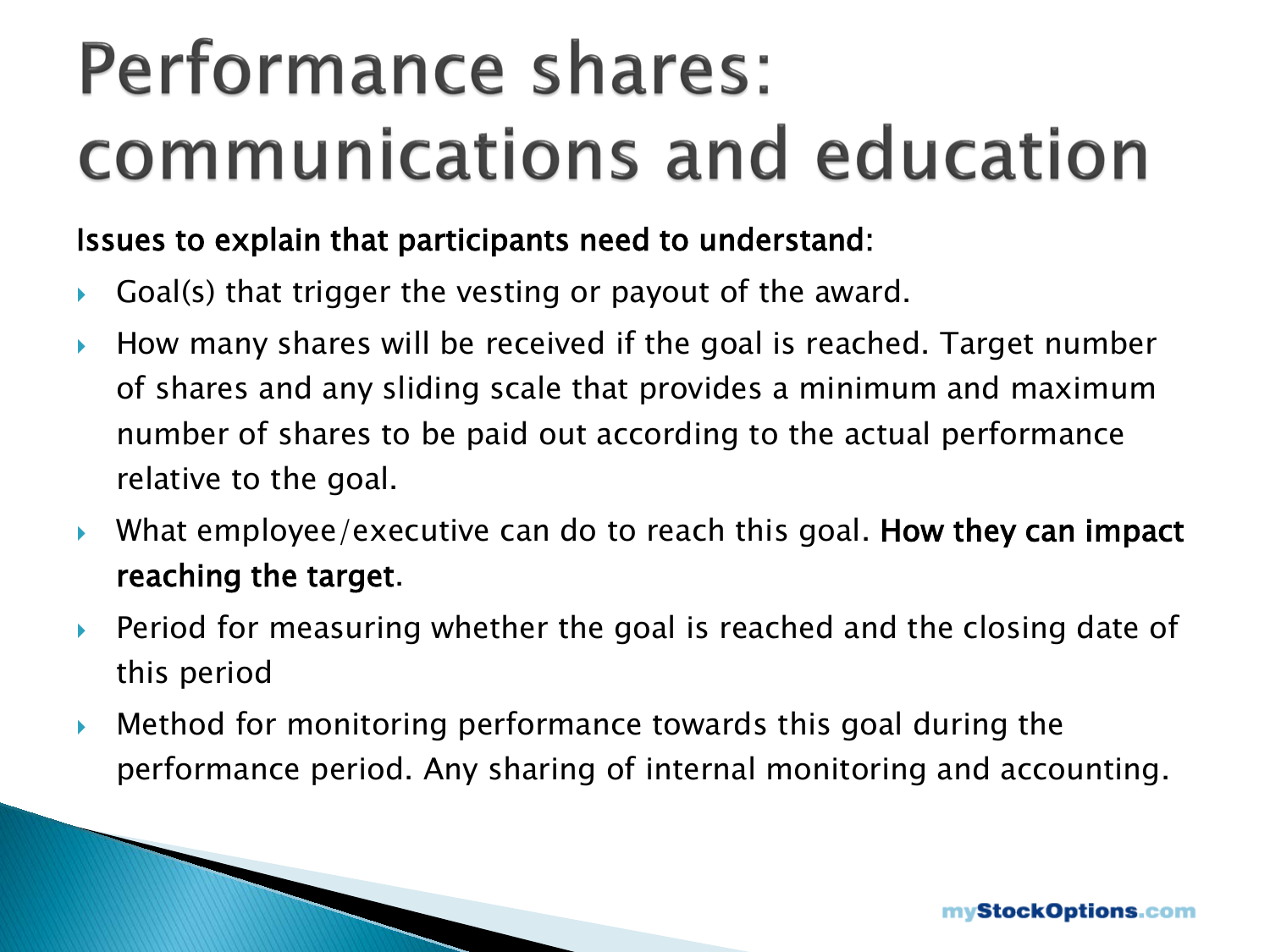## Performance shares: communications and education

### Issues to explain:

- When vesting/share delivery will occur (i.e. how long after end of cycle). Any delay between certification and issue/vesting.
- Whether there is any additional time-based vesting.
- ▶ Whether there is any election to defer delivery of the shares.
- The timing and methods for making the deferral.
- What happens if the performance period is cut short for some reason, whether through termination of employment, retirement, death, or acquisition of the company.
- $\blacktriangleright$  How taxes are withheld and paid.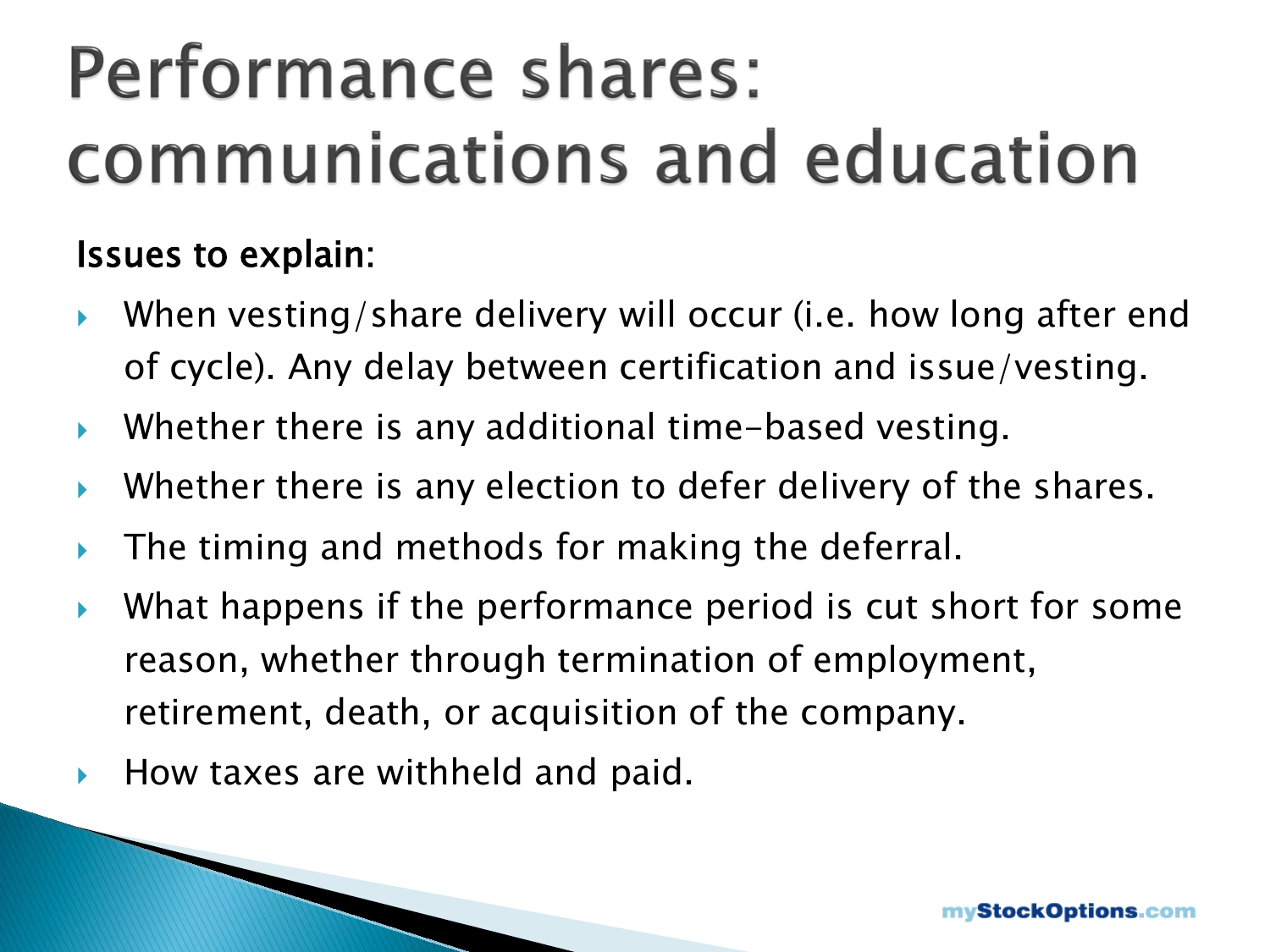

"performance shares" as an umbrella term covering all grants in which the vesting or payout of company shares is

contingent on meeting predetermined goals. There are, however, three small differences among the various grant

Shares of restricted stock are issued up front at grant, but you do not own them outright and cannot sell or transfer

• What is the difference between restricted stock and performance shares or units? *misot* 

similar, while with performance shares your company sets goals that must be met, such as...

How is my performance share grant taxed, and how are taxes withheld?  $\frac{mso+1}{2}$ 

والمتواصل والمناط كالمراجعة والمتحاسب

the shares until the time-based restrictions lapse. With standard restricted stock units the situation is basically

Performance shares do not result in any taxable income to you at grant. You do have ordinary income when the grant vests after specified targets are reached and shares (or cash) are then either delivered or paid out to you.

#### **Tax errors** can be costly! Don't draw unwanted attention from the

**EXAMPLE: NOSO:** exercise/hold/sell after one year IRS. Our

types...

**Tax Center explains and** illustrates the tax rules for sales of company stock, W-2s, withholding, estimated taxes, AMT, and more.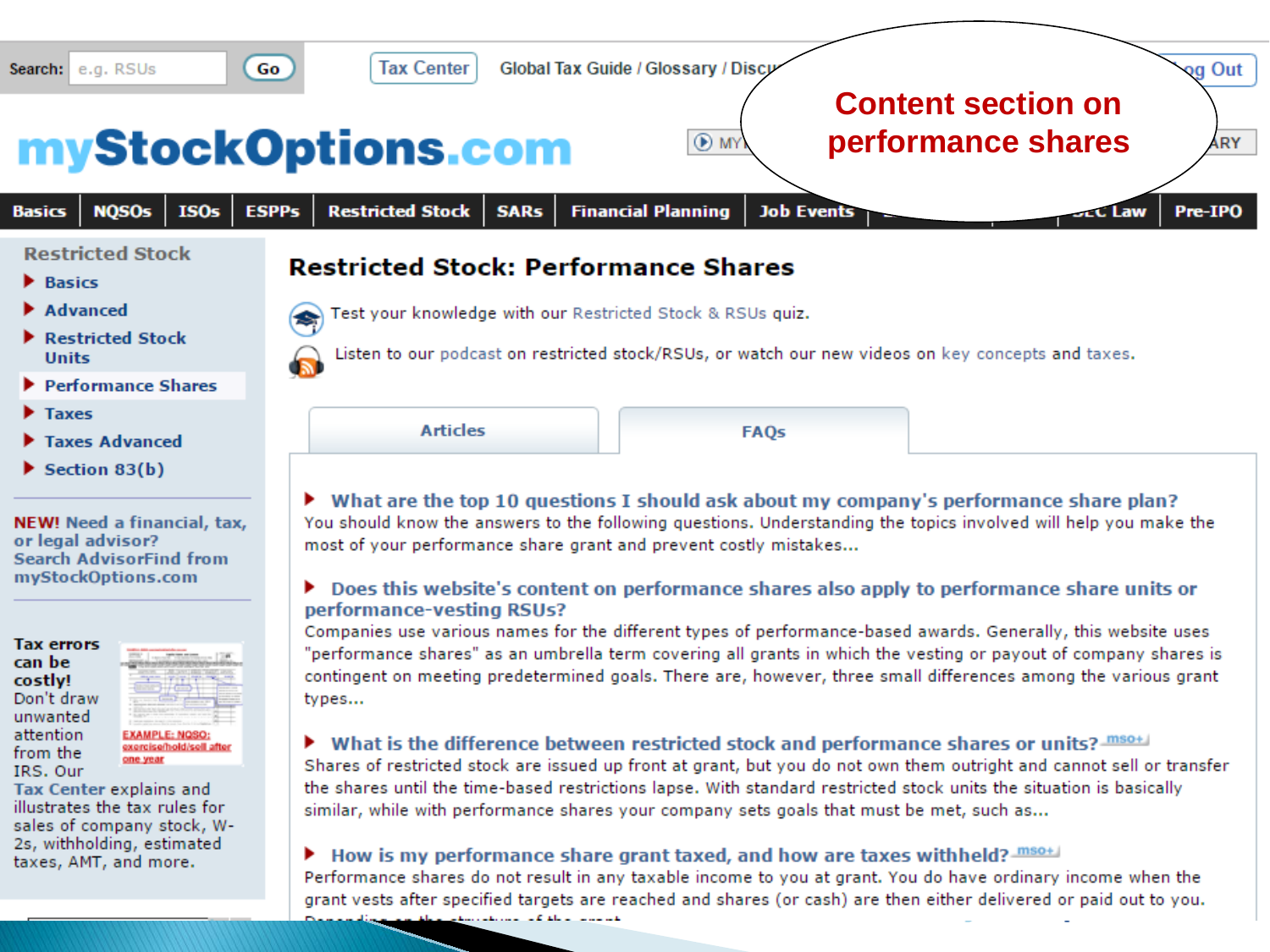

#### Test Your Knowledge: Restricted Stock & RSUs Quiz

Test your knowledge of restricted stock and restricted stock units.

Please answer the following 12 questions. This quiz is also a course of study. The answer key links to content on the topic for follow-up reading

#### 1. What is restricted stock?

- A type of stock option
- The collective term for a grant of stock units
- A grant of company stock you must register with the SEC
- A grant of company stock that you cannot sell until vesting

**Available on home page:** interactive quiz on restricted stock, RSUs, and performance shares, along with self-study course for CEP and **CFP continuing education credit** 

#### 2. How long after grant does restricted stock usually expire?

- It never expires, unless your employment ends before vesting
- 10 years, unless your employment ends before yesting
- 10 years, regardless of whether your employment ends before vesting
- When you retire

#### 3. What happens to vested restricted stock?

- 50% of the stock is rolled into another company benefit, usually a 401(k)
- The stock becomes yours to hold or sell after a lockup period of 180 days
- The stock becomes yours to hold, sell, or gift, like any other stock purchased on the open market
- The company requires you to hold it for a set period, usually three years, before selling

#### myStockOptions.com